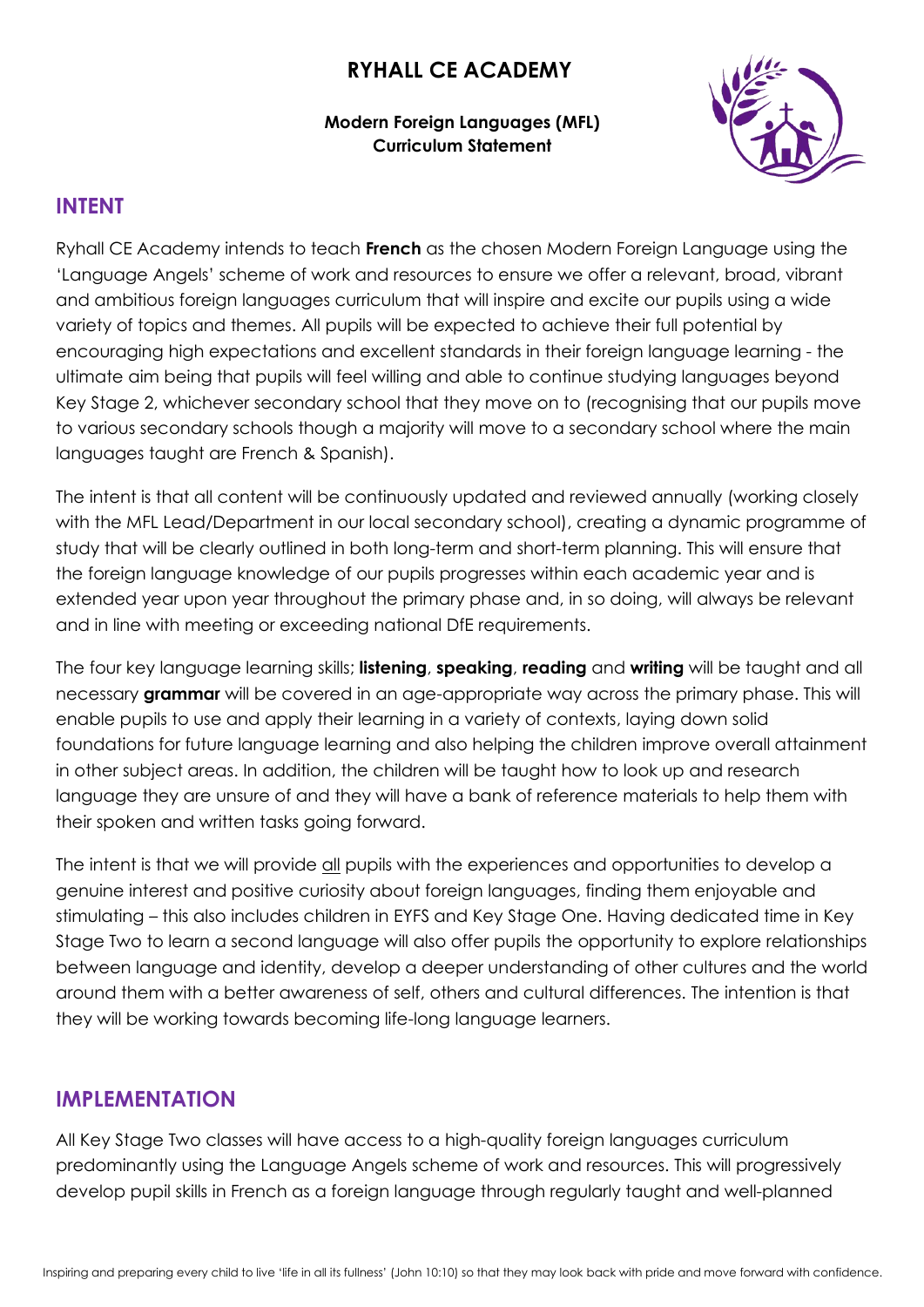weekly lessons which will be taught by either class teachers or a HLTA with an appropriate level of skill and qualification in the appropriate language.

Language Angels are categorised by **'Teaching Type'** to make it easier for teachers to choose units that will offer the appropriate level of challenge and stretch for the classes they are teaching.

- Early Language units are entry level units and are most appropriate for KS1 and Year 3 pupils or pupils with little or no previous foreign language learning.
- Intermediate units increase the level of challenge by increasing the amount and complexity (including foreign language grammar concepts) of the foreign language presented to pupils. Intermediate units are suitable for Year 4-5 pupils or pupils with embedded basic knowledge of the foreign language.
- Progressive and Creative Curriculum units are the most challenging units and are suitable for Year 6 pupils or pupils with a good understanding of the basics of the language they are learning.

Grouping units into these Teaching Type categories ensures that the language taught is appropriate to the level of the class and introduced when the children are ready. Children will be taught how to listen and read longer pieces of text gradually in the foreign language and they will have ample opportunities to speak, listen to, read and write the language being taught with and without scaffolds, frames and varying levels of support.

Early Language Units (entry level) and Core Vocabulary lessons are designed to run for approximately 30 minutes. Intermediate, Progressive and Creative Curriculum units are designed to run for approximately 45 minutes.

Units, where possible and appropriate, will be linked to class topics and cross curricular themes. Children will build on previous knowledge gradually as their foreign language lessons continue to recycle, revise and consolidate previously learnt language whilst building on all four language skills: listening, speaking, reading and writing**.** Knowledge and awareness of required and appropriate grammar concepts will be taught throughout all units at all levels of challenge. Teachers are provided with a Progression Map and Grammar Grid to ensure all children are progressing their foreign language learning skills and are taught the appropriate grammar at the right time in their foreign language learning journey. Grammar rules and patterns will be taught by level of challenge. Grammar is integrated and taught discreetly throughout all appropriate units. Teachers can also use the specific 'Grammar Explained' units to ensure pupils are exposed to all of the appropriate grammar so they are able to create their own accurate and personalised responses to complex authentic foreign language questions by the end of the primary phase. The Progression Map shows precisely how pupil foreign language learning across the key skills of speaking, listening, reading, writing and grammar progresses within each Language Angels 'Teaching Type' and also how the level of learning and progression of each pupil is increased as pupils move across each subsequently more challenging Language Angels 'Teaching Type'. It is a visual demonstration of the progression that takes place WITHIN a 'Teaching Type' and also ACROSS each 'Teaching Type'.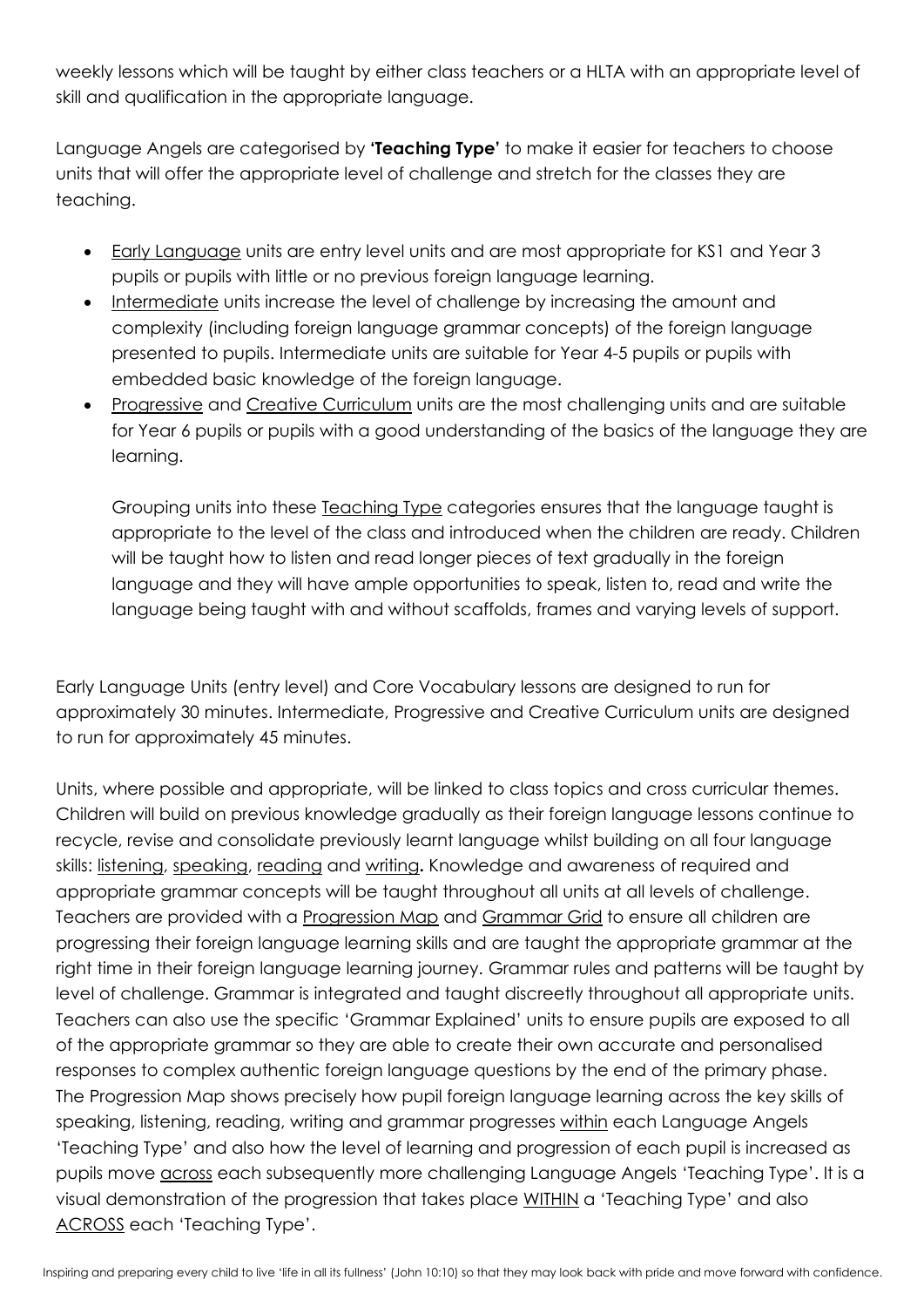The school has an annual unit planner in place which will serve as an overall 'teaching map' outlining for all teachers within the school what each class in each year group will be taught and when it will be taught. Each class will have an overview of units to be taught during the academic year to ensure substantial progress and learning is achieved. Each teaching unit is divided into 6 fully planned lessons.

- Each unit and lesson will have clearly defined objectives and aims.
- Each lesson will incorporate interactive whiteboard materials to include ample speaking and listening tasks within a lesson.
- Lessons will incorporate challenge sections and desk-based activities that will be offered will three levels of stretch and differentiation. These may be sent home as homework if not completed in class.
- Reading and writing activities will be offered in all units. Some extended reading and writing activities are provided so that native speakers can also be catered for.
- Every unit will include a grammar concept which will increase in complexity as pupils move from Early Language units, through Intermediate units and into Progressive units.
- Extending writing activities are provided to ensure that pupils are recalling previously learnt language and, by reusing it, will be able to recall it and use it with greater ease and accuracy. These tasks will help to link units together and show that pupils are retaining and recalling the language taught with increased fluency and ease.

Units are progressive within themselves as subsequent lessons within a unit build on the language and knowledge taught in previous lessons. As pupils progress though the lessons in a unit they will build their knowledge and develop the complexity of the language they use. We think of the progression within the 6 lessons in a unit as 'language Lego'. We provide blocks of language knowledge and, over the course of a 6-week unit, encourage pupils to build more complex and sophisticated language structures with their blocks of language knowledge.

Pupil learning and progression will be assessed at regular intervals in line with school policy. Teachers will aim to assess each language skill (speaking, listening, reading and writing) twice throughout each academic year to be able to provide reference points against which learning and progression in each skill can be demonstrated.

In addition to following the lessons provided in the Language Angels scheme of work and resources, teachers are encouraged to also do some of the following:

- Foreign Language celebration assemblies.
- Cookery sessions of traditional foods from the country of the language being studied (sometimes these will also have appropriate links to countries/cultures being studies as part of other curriculum learning e.g. India (Y2 Geography).
- Weather forecasts based on maps from the country of the language being studied.